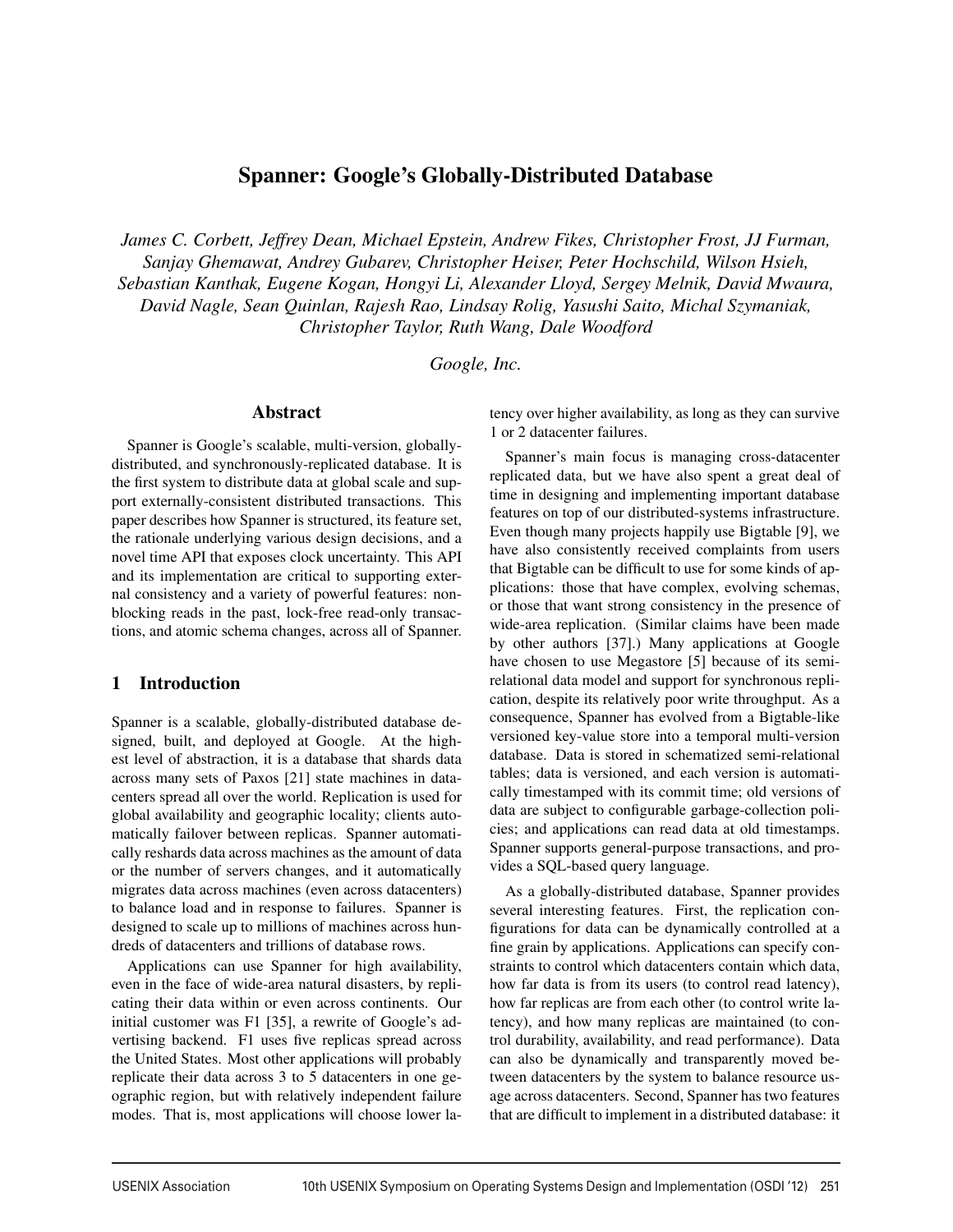provides externally consistent [16] reads and writes, and globally-consistent reads across the database at a timestamp. These features enable Spanner to support consistent backups, consistent MapReduce executions [12], and atomic schema updates, all at global scale, and even in the presence of ongoing transactions.

These features are enabled by the fact that Spanner assigns globally-meaningful commit timestamps to transactions, even though transactions may be distributed. The timestamps reflect serialization order. In addition, the serialization order satisfies external consistency (or equivalently, linearizability [20]): if a transaction  $T_1$ commits before another transaction  $T_2$  starts, then  $T_1$ 's commit timestamp is smaller than  $T_2$ 's. Spanner is the first system to provide such guarantees at global scale.

The key enabler of these properties is a new TrueTime API and its implementation. The API directly exposes clock uncertainty, and the guarantees on Spanner's timestamps depend on the bounds that the implementation provides. If the uncertainty is large, Spanner slows down to wait out that uncertainty. Google's cluster-management software provides an implementation of the TrueTime API. This implementation keeps uncertainty small (generally less than 10ms) by using multiple modern clock references (GPS and atomic clocks).

Section 2 describes the structure of Spanner's implementation, its feature set, and the engineering decisions that went into their design. Section 3 describes our new TrueTime API and sketches its implementation. Section 4 describes how Spanner uses TrueTime to implement externally-consistent distributed transactions, lockfree read-only transactions, and atomic schema updates. Section 5 provides some benchmarks on Spanner's performance and TrueTime behavior, and discusses the experiences of F1. Sections 6, 7, and 8 describe related and future work, and summarize our conclusions.

# 2 Implementation

This section describes the structure of and rationale underlying Spanner's implementation. It then describes the *directory* abstraction, which is used to manage replication and locality, and is the unit of data movement. Finally, it describes our data model, why Spanner looks like a relational database instead of a key-value store, and how applications can control data locality.

A Spanner deployment is called a *universe*. Given that Spanner manages data globally, there will be only a handful of running universes. We currently run a test/playground universe, a development/production universe, and a production-only universe.

Spanner is organized as a set of *zones*, where each zone is the rough analog of a deployment of Bigtable



Figure 1: Spanner server organization.

servers [9]. Zones are the unit of administrative deployment. The set of zones is also the set of locations across which data can be replicated. Zones can be added to or removed from a running system as new datacenters are brought into service and old ones are turned off, respectively. Zones are also the unit of physical isolation: there may be one or more zones in a datacenter, for example, if different applications' data must be partitioned across different sets of servers in the same datacenter.

Figure 1 illustrates the servers in a Spanner universe. A zone has one *zonemaster* and between one hundred and several thousand *spanservers*. The former assigns data to spanservers; the latter serve data to clients. The per-zone *location proxies* are used by clients to locate the spanservers assigned to serve their data. The *universe master* and the *placement driver* are currently singletons. The universe master is primarily a console that displays status information about all the zones for interactive debugging. The placement driver handles automated movement of data across zones on the timescale of minutes. The placement driver periodically communicates with the spanservers to find data that needs to be moved, either to meet updated replication constraints or to balance load. For space reasons, we will only describe the spanserver in any detail.

# 2.1 Spanserver Software Stack

This section focuses on the spanserver implementation to illustrate how replication and distributed transactions have been layered onto our Bigtable-based implementation. The software stack is shown in Figure 2. At the bottom, each spanserver is responsible for between 100 and 1000 instances of a data structure called a *tablet*. A tablet is similar to Bigtable's tablet abstraction, in that it implements a bag of the following mappings:

(key:string, timestamp:int64)  $\rightarrow$  string

Unlike Bigtable, Spanner assigns timestamps to data, which is an important way in which Spanner is more like a multi-version database than a key-value store. A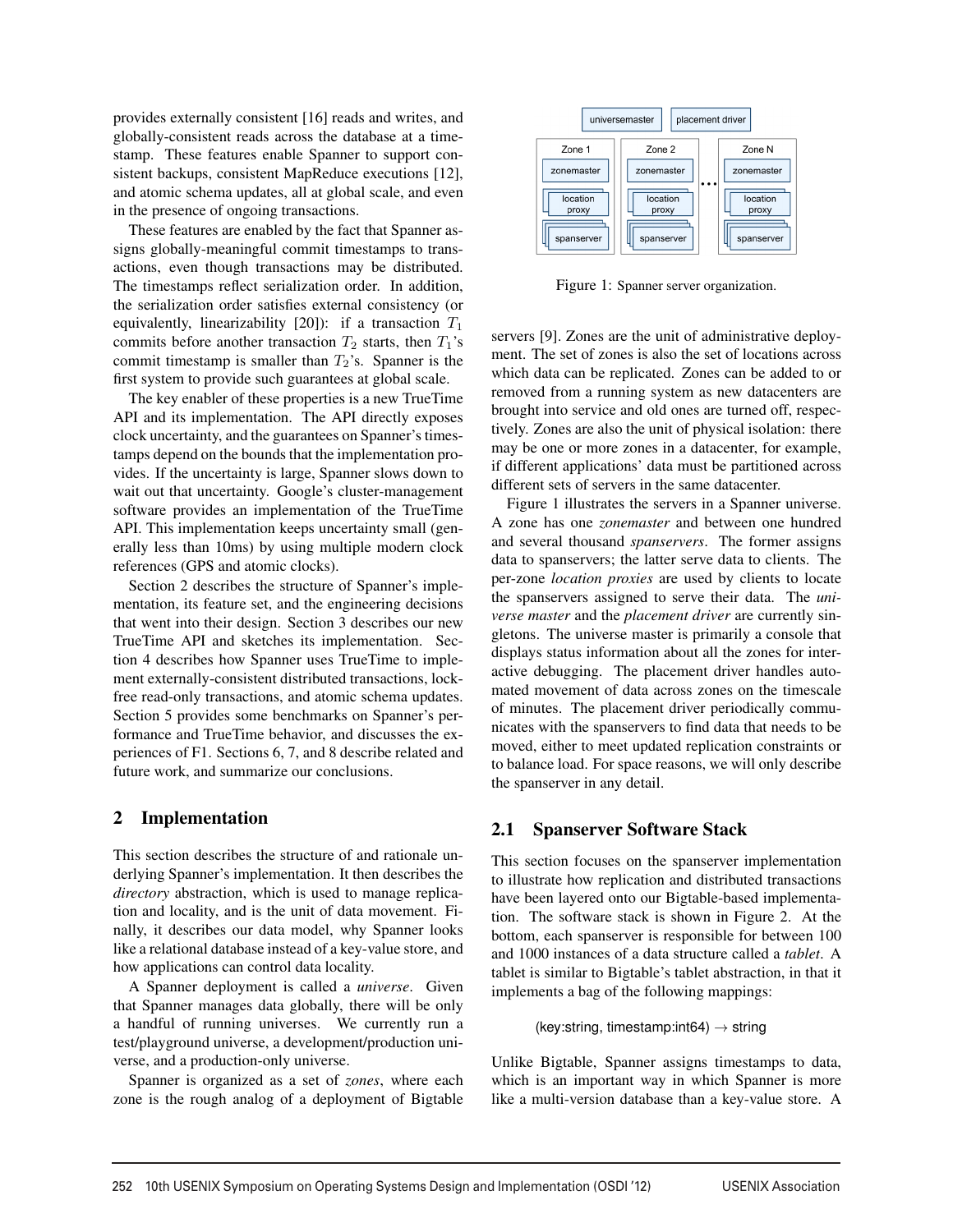

Figure 2: Spanserver software stack.

tablet's state is stored in set of B-tree-like files and a write-ahead log, all on a distributed file system called Colossus (the successor to the Google File System [15]).

To support replication, each spanserver implements a single Paxos state machine on top of each tablet. (An early Spanner incarnation supported multiple Paxos state machines per tablet, which allowed for more flexible replication configurations. The complexity of that design led us to abandon it.) Each state machine stores its metadata and log in its corresponding tablet. Our Paxos implementation supports long-lived leaders with time-based leader leases, whose length defaults to 10 seconds. The current Spanner implementation logs every Paxos write twice: once in the tablet's log, and once in the Paxos log. This choice was made out of expediency, and we are likely to remedy this eventually. Our implementation of Paxos is pipelined, so as to improve Spanner's throughput in the presence of WAN latencies; but writes are applied by Paxos in order (a fact on which we will depend in Section 4).

The Paxos state machines are used to implement a consistently replicated bag of mappings. The key-value mapping state of each replica is stored in its corresponding tablet. Writes must initiate the Paxos protocol at the leader; reads access state directly from the underlying tablet at any replica that is sufficiently up-to-date. The set of replicas is collectively a *Paxos group*.

At every replica that is a leader, each spanserver implements a *lock table* to implement concurrency control. The lock table contains the state for two-phase locking: it maps ranges of keys to lock states. (Note that having a long-lived Paxos leader is critical to efficiently managing the lock table.) In both Bigtable and Spanner, we designed for long-lived transactions (for example, for report generation, which might take on the order of minutes), which perform poorly under optimistic concurrency control in the presence of conflicts. Operations



Figure 3: Directories are the unit of data movement between Paxos groups.

that require synchronization, such as transactional reads, acquire locks in the lock table; other operations bypass the lock table.

At every replica that is a leader, each spanserver also implements a *transaction manager* to support distributed transactions. The transaction manager is used to implement a *participant leader*; the other replicas in the group will be referred to as *participant slaves*. If a transaction involves only one Paxos group (as is the case for most transactions), it can bypass the transaction manager, since the lock table and Paxos together provide transactionality. If a transaction involves more than one Paxos group, those groups' leaders coordinate to perform twophase commit. One of the participant groups is chosen as the coordinator: the participant leader of that group will be referred to as the *coordinator leader*, and the slaves of that group as *coordinator slaves*. The state of each transaction manager is stored in the underlying Paxos group (and therefore is replicated).

# 2.2 Directories and Placement

On top of the bag of key-value mappings, the Spanner implementation supports a bucketing abstraction called a *directory*, which is a set of contiguous keys that share a common prefix. (The choice of the term *directory* is a historical accident; a better term might be *bucket*.) We will explain the source of that prefix in Section 2.3. Supporting directories allows applications to control the locality of their data by choosing keys carefully.

A directory is the unit of data placement. All data in a directory has the same replication configuration. When data is moved between Paxos groups, it is moved directory by directory, as shown in Figure 3. Spanner might move a directory to shed load from a Paxos group; to put directories that are frequently accessed together into the same group; or to move a directory into a group that is closer to its accessors. Directories can be moved while client operations are ongoing. One could expect that a 50MB directory can be moved in a few seconds.

The fact that a Paxos group may contain multiple directories implies that a Spanner tablet is different from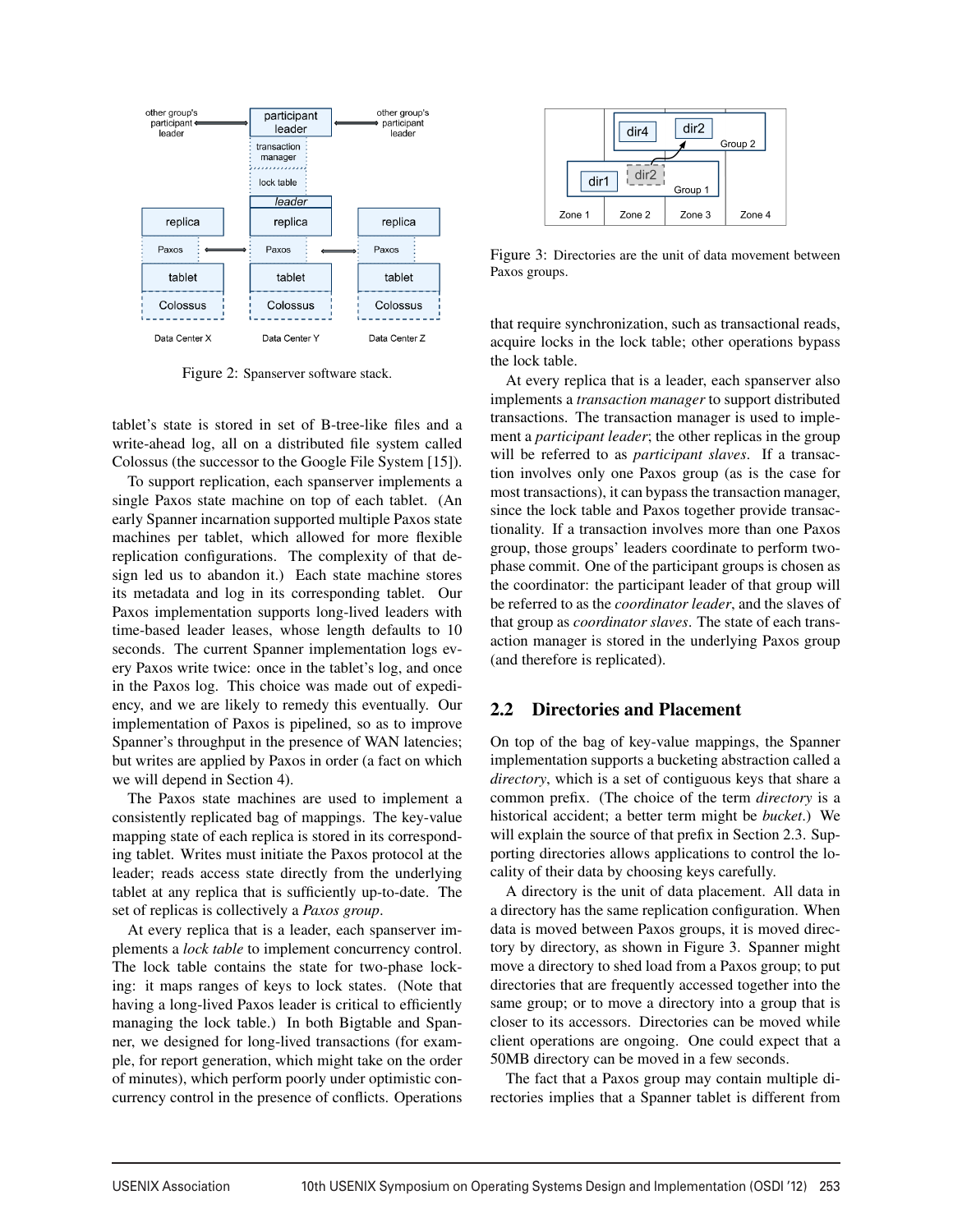a Bigtable tablet: the former is not necessarily a single lexicographically contiguous partition of the row space. Instead, a Spanner tablet is a container that may encapsulate multiple partitions of the row space. We made this decision so that it would be possible to colocate multiple directories that are frequently accessed together.

*Movedir* is the background task used to move directories between Paxos groups [14]. Movedir is also used to add or remove replicas to Paxos groups [25], because Spanner does not yet support in-Paxos configuration changes. Movedir is not implemented as a single transaction, so as to avoid blocking ongoing reads and writes on a bulky data move. Instead, movedir registers the fact that it is starting to move data and moves the data in the background. When it has moved all but a nominal amount of the data, it uses a transaction to atomically move that nominal amount and update the metadata for the two Paxos groups.

A directory is also the smallest unit whose geographicreplication properties (or *placement*, for short) can be specified by an application. The design of our placement-specification language separates responsibilities for managing replication configurations. Administrators control two dimensions: the number and types of replicas, and the geographic placement of those replicas. They create a menu of named options in these two dimensions (e.g., *North America, replicated 5 ways with 1 witness*). An application controls how data is replicated, by tagging each database and/or individual directories with a combination of those options. For example, an application might store each end-user's data in its own directory, which would enable user *A*'s data to have three replicas in Europe, and user *B*'s data to have five replicas in North America.

For expository clarity we have over-simplified. In fact, Spanner will shard a directory into multiple *fragments* if it grows too large. Fragments may be served from different Paxos groups (and therefore different servers). Movedir actually moves fragments, and not whole directories, between groups.

# 2.3 Data Model

Spanner exposes the following set of data features to applications: a data model based on schematized semi-relational tables, a query language, and generalpurpose transactions. The move towards supporting these features was driven by many factors. The need to support schematized semi-relational tables and synchronous replication is supported by the popularity of Megastore [5]. At least 300 applications within Google use Megastore (despite its relatively low performance) because its data model is simpler to manage than Bigtable's, and because of its support for synchronous replication across datacenters. (Bigtable only supports eventually-consistent replication across datacenters.) Examples of well-known Google applications that use Megastore are Gmail, Picasa, Calendar, Android Market, and AppEngine. The need to support a SQLlike query language in Spanner was also clear, given the popularity of Dremel [28] as an interactive dataanalysis tool. Finally, the lack of cross-row transactions in Bigtable led to frequent complaints; Percolator [32] was in part built to address this failing. Some authors have claimed that general two-phase commit is too expensive to support, because of the performance or availability problems that it brings [9, 10, 19]. We believe it is better to have application programmers deal with performance problems due to overuse of transactions as bottlenecks arise, rather than always coding around the lack of transactions. Running two-phase commit over Paxos mitigates the availability problems.

The application data model is layered on top of the directory-bucketed key-value mappings supported by the implementation. An application creates one or more *databases* in a universe. Each database can contain an unlimited number of schematized *tables*. Tables look like relational-database tables, with rows, columns, and versioned values. We will not go into detail about the query language for Spanner. It looks like SQL with some extensions to support protocol-buffer-valued fields.

Spanner's data model is not purely relational, in that rows must have names. More precisely, every table is required to have an ordered set of one or more primary-key columns. This requirement is where Spanner still looks like a key-value store: the primary keys form the name for a row, and each table defines a mapping from the primary-key columns to the non-primary-key columns. A row has existence only if some value (even if it is NULL) is defined for the row's keys. Imposing this structure is useful because it lets applications control data locality through their choices of keys.

Figure 4 contains an example Spanner schema for storing photo metadata on a per-user, per-album basis. The schema language is similar to Megastore's, with the additional requirement that every Spanner database must be partitioned by clients into one or more hierarchies of tables. Client applications declare the hierarchies in database schemas via the INTERLEAVE IN declarations. The table at the top of a hierarchy is a *directory table*. Each row in a directory table with key *K*, together with all of the rows in descendant tables that start with *K* in lexicographic order, forms a directory. ON DELETE CASCADE says that deleting a row in the directory table deletes any associated child rows. The figure also illustrates the interleaved layout for the example database: for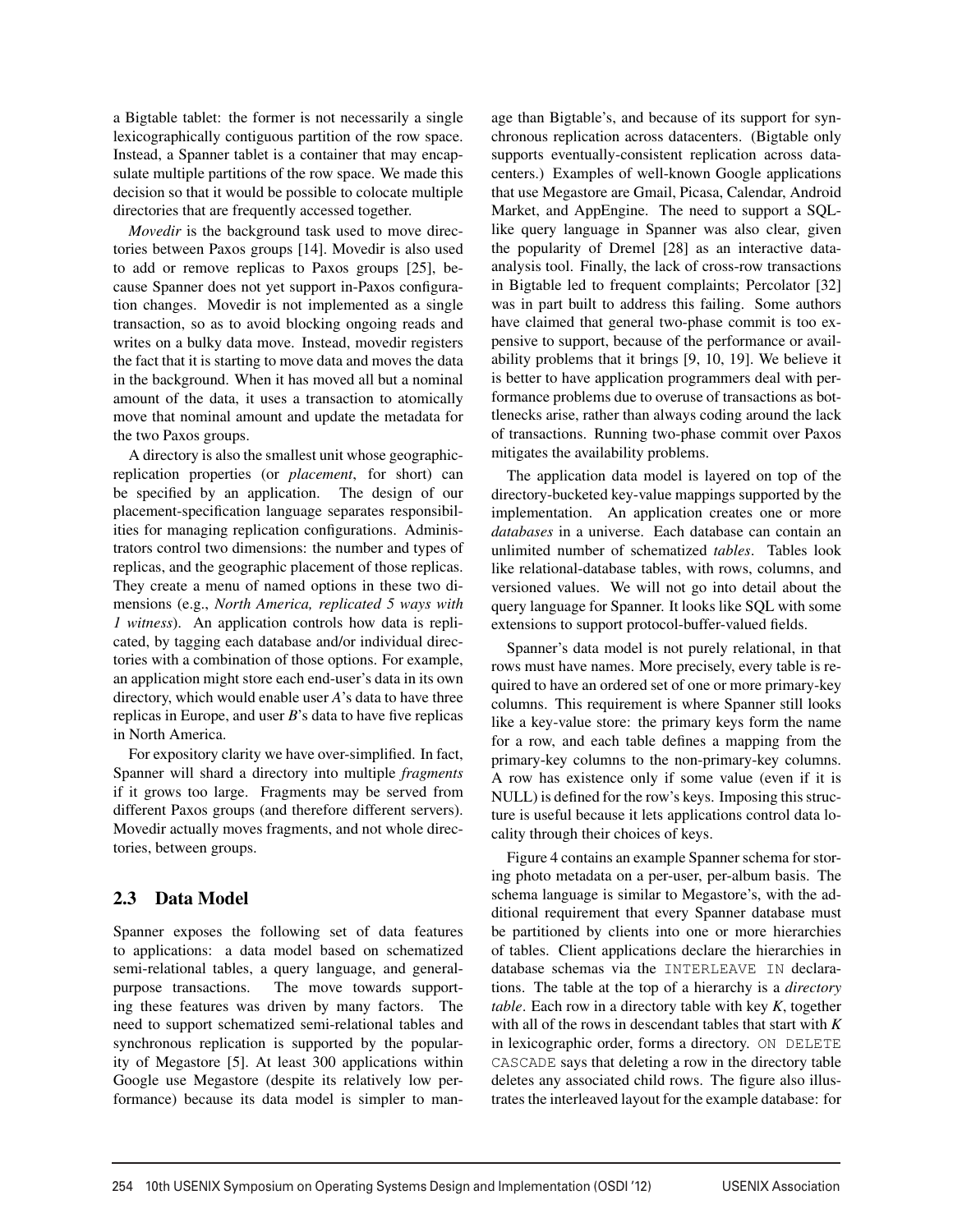

Figure 4: Example Spanner schema for photo metadata, and the interleaving implied by INTERLEAVE IN.

example, Albums $(2, 1)$  represents the row from the Albums table for user id 2, album id 1. This interleaving of tables to form directories is significant because it allows clients to describe the locality relationships that exist between multiple tables, which is necessary for good performance in a sharded, distributed database. Without it, Spanner would not know the most important locality relationships.

# 3 TrueTime

| Method                                     | Returns                                |  |
|--------------------------------------------|----------------------------------------|--|
| TTnow()                                    | TTinterval: [earliest, latest]         |  |
| $\overline{T}$ <i>T.after</i> ( <i>t</i> ) | true if t has definitely passed        |  |
| $\overline{TT. before(t)}$                 | true if $t$ has definitely not arrived |  |

Table 1: TrueTime API. The argument t is of type *TTstamp*.

This section describes the TrueTime API and sketches its implementation. We leave most of the details for another paper: our goal is to demonstrate the power of having such an API. Table 1 lists the methods of the API. TrueTime explicitly represents time as a *TTinterval*, which is an interval with bounded time uncertainty (unlike standard time interfaces that give clients no notion of uncertainty). The endpoints of a *TTinterval* are of type *TTstamp*. The *TT.now*() method returns a *TTinterval* that is guaranteed to contain the absolute time during which *TT.now*() was invoked. The time epoch is analogous to UNIX time with leap-second smearing. Define the instantaneous error bound as  $\epsilon$ , which is half of the interval's width, and the average error bound as  $\bar{\epsilon}$ . The *TT.after*() and *TT.before*() methods are convenience wrappers around *TT.now*().

Denote the absolute time of an event *e* by the function  $t_{abs}(e)$ . In more formal terms, TrueTime guarantees that for an invocation  $tt = TTnow(),$  *tt.earliest*  $\leq$  $t_{abs}(e_{now}) \leq tt$ *latest*, where  $e_{now}$  is the invocation event.

The underlying time references used by TrueTime are GPS and atomic clocks. TrueTime uses two forms of time reference because they have different failure modes. GPS reference-source vulnerabilities include antenna and receiver failures, local radio interference, correlated failures (e.g., design faults such as incorrect leapsecond handling and spoofing), and GPS system outages. Atomic clocks can fail in ways uncorrelated to GPS and each other, and over long periods of time can drift significantly due to frequency error.

TrueTime is implemented by a set of *time master* machines per datacenter and a *timeslave daemon* per machine. The majority of masters have GPS receivers with dedicated antennas; these masters are separated physically to reduce the effects of antenna failures, radio interference, and spoofing. The remaining masters (which we refer to as *Armageddon masters*) are equipped with atomic clocks. An atomic clock is not that expensive: the cost of an Armageddon master is of the same order as that of a GPS master. All masters' time references are regularly compared against each other. Each master also cross-checks the rate at which its reference advances time against its own local clock, and evicts itself if there is substantial divergence. Between synchronizations, Armageddon masters advertise a slowly increasing time uncertainty that is derived from conservatively applied worst-case clock drift. GPS masters advertise uncertainty that is typically close to zero.

Every daemon polls a variety of masters [29] to reduce vulnerability to errors from any one master. Some are GPS masters chosen from nearby datacenters; the rest are GPS masters from farther datacenters, as well as some Armageddon masters. Daemons apply a variant of Marzullo's algorithm [27] to detect and reject liars, and synchronize the local machine clocks to the nonliars. To protect against broken local clocks, machines that exhibit frequency excursions larger than the worstcase bound derived from component specifications and operating environment are evicted.

Between synchronizations, a daemon advertises a slowly increasing time uncertainty.  $\epsilon$  is derived from conservatively applied worst-case local clock drift.  $\epsilon$  also depends on time-master uncertainty and communication delay to the time masters. In our production environment,  $\epsilon$  is typically a sawtooth function of time, varying from about 1 to 7 ms over each poll interval.  $\bar{\epsilon}$  is therefore 4 ms most of the time. The daemon's poll interval is currently 30 seconds, and the current applied drift rate is set at 200 microseconds/second, which together account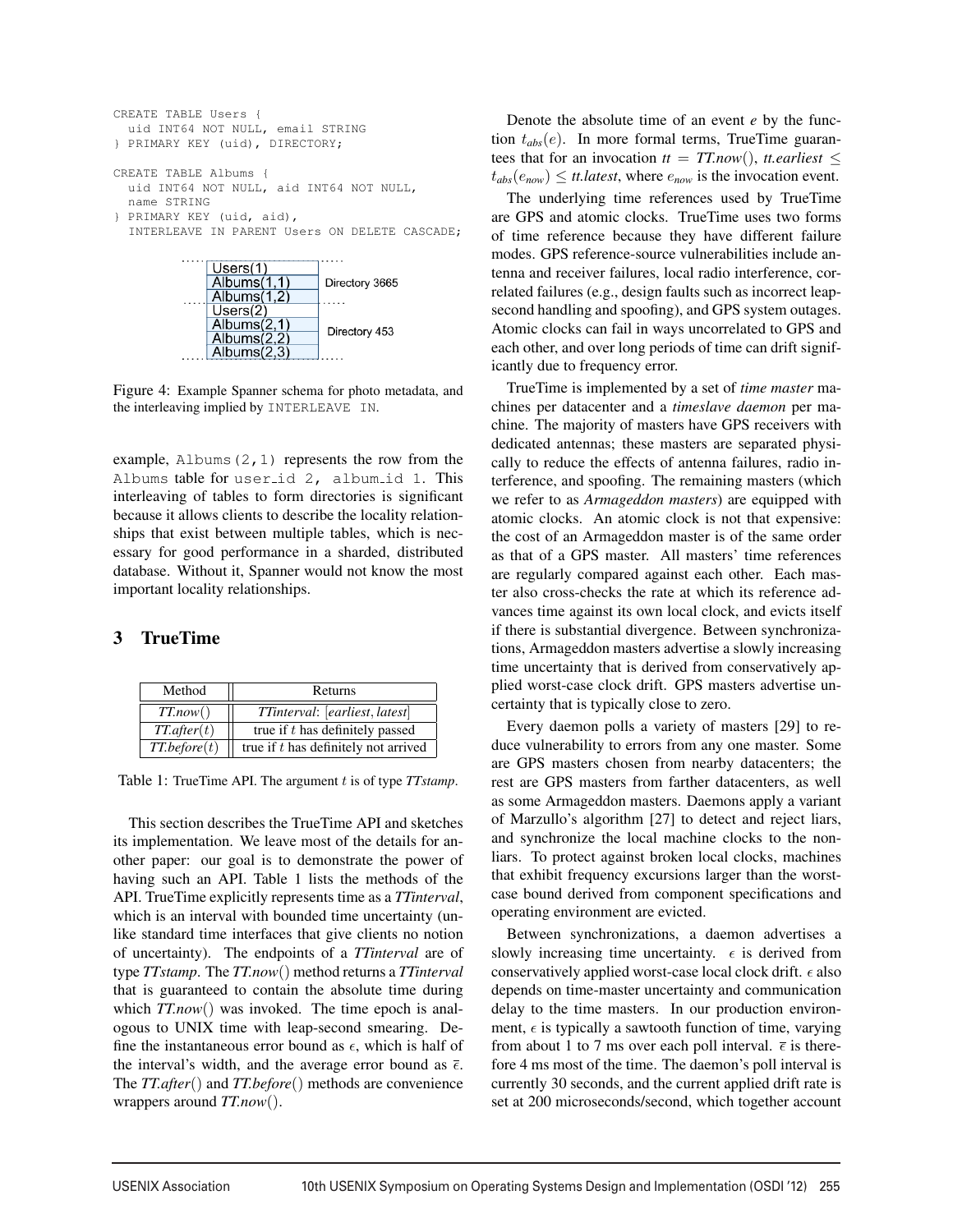|                                          | Timestamp  | Concurrency |                               |
|------------------------------------------|------------|-------------|-------------------------------|
| Operation                                | Discussion | Control     | Replica Required              |
| Read-Write Transaction                   | $§$ 4.1.2  | pessimistic | leader                        |
| Read-Only Transaction                    | $§$ 4.1.4  | lock-free   | leader for timestamp; any for |
|                                          |            |             | read, subject to $\S 4.1.3$   |
| Snapshot Read, client-provided timestamp |            | lock-free   | any, subject to $\S$ 4.1.3    |
| Snapshot Read, client-provided bound     | $§$ 4.1.3  | lock-free   | any, subject to $\S$ 4.1.3    |

Table 2: Types of reads and writes in Spanner, and how they compare.

for the sawtooth bounds from 0 to 6 ms. The remaining 1 ms comes from the communication delay to the time masters. Excursions from this sawtooth are possible in the presence of failures. For example, occasional time-master unavailability can cause datacenter-wide increases in  $\epsilon$ . Similarly, overloaded machines and network links can result in occasional localized  $\epsilon$  spikes.

## 4 Concurrency Control

This section describes how TrueTime is used to guarantee the correctness properties around concurrency control, and how those properties are used to implement features such as externally consistent transactions, lockfree read-only transactions, and non-blocking reads in the past. These features enable, for example, the guarantee that a whole-database audit read at a timestamp *t* will see exactly the effects of every transaction that has committed as of *t*.

Going forward, it will be important to distinguish writes as seen by Paxos (which we will refer to as *Paxos writes* unless the context is clear) from Spanner client writes. For example, two-phase commit generates a Paxos write for the prepare phase that has no corresponding Spanner client write.

#### 4.1 Timestamp Management

Table 2 lists the types of operations that Spanner supports. The Spanner implementation supports *readwrite transactions*, *read-only transactions* (predeclared snapshot-isolation transactions), and *snapshot reads*. Standalone writes are implemented as read-write transactions; non-snapshot standalone reads are implemented as read-only transactions. Both are internally retried (clients need not write their own retry loops).

A read-only transaction is a kind of transaction that has the performance benefits of snapshot isolation [6]. A read-only transaction must be predeclared as not having any writes; it is not simply a read-write transaction without any writes. Reads in a read-only transaction execute at a system-chosen timestamp without locking, so that incoming writes are not blocked. The execution of

the reads in a read-only transaction can proceed on any replica that is sufficiently up-to-date (Section 4.1.3).

A snapshot read is a read in the past that executes without locking. A client can either specify a timestamp for a snapshot read, or provide an upper bound on the desired timestamp's staleness and let Spanner choose a timestamp. In either case, the execution of a snapshot read proceeds at any replica that is sufficiently up-to-date.

For both read-only transactions and snapshot reads, commit is inevitable once a timestamp has been chosen, unless the data at that timestamp has been garbagecollected. As a result, clients can avoid buffering results inside a retry loop. When a server fails, clients can internally continue the query on a different server by repeating the timestamp and the current read position.

#### 4.1.1 Paxos Leader Leases

Spanner's Paxos implementation uses timed leases to make leadership long-lived (10 seconds by default). A potential leader sends requests for timed *lease votes*; upon receiving a quorum of lease votes the leader knows it has a lease. A replica extends its lease vote implicitly on a successful write, and the leader requests lease-vote extensions if they are near expiration. Define a leader's *lease interval* as starting when it discovers it has a quorum of lease votes, and as ending when it no longer has a quorum of lease votes (because some have expired). Spanner depends on the following disjointness invariant: for each Paxos group, each Paxos leader's lease interval is disjoint from every other leader's. Appendix A describes how this invariant is enforced.

The Spanner implementation permits a Paxos leader to abdicate by releasing its slaves from their lease votes. To preserve the disjointness invariant, Spanner constrains when abdication is permissible. Define s*max* to be the maximum timestamp used by a leader. Subsequent sections will describe when s*max* is advanced. Before abdicating, a leader must wait until *TT.after*(s*max*) is true.

#### 4.1.2 Assigning Timestamps to RW Transactions

Transactional reads and writes use two-phase locking. As a result, they can be assigned timestamps at any time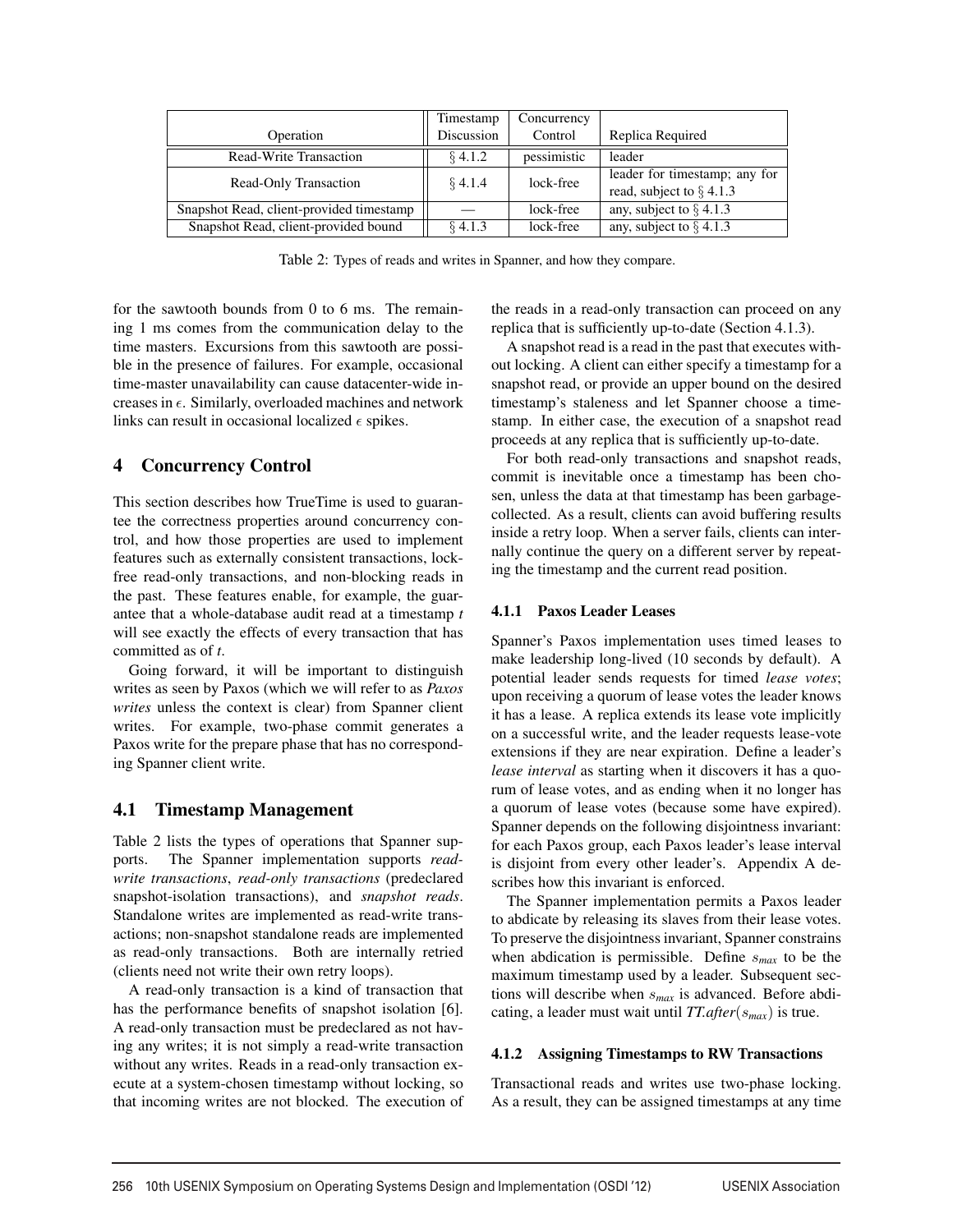when all locks have been acquired, but before any locks have been released. For a given transaction, Spanner assigns it the timestamp that Paxos assigns to the Paxos write that represents the transaction commit.

Spanner depends on the following monotonicity invariant: within each Paxos group, Spanner assigns timestamps to Paxos writes in monotonically increasing order, even across leaders. A single leader replica can trivially assign timestamps in monotonically increasing order. This invariant is enforced across leaders by making use of the disjointness invariant: a leader must only assign timestamps within the interval of its leader lease. Note that whenever a timestamp s is assigned, s*max* is advanced to s to preserve disjointness.

Spanner also enforces the following externalconsistency invariant: if the start of a transaction  $T_2$ occurs after the commit of a transaction  $T_1$ , then the commit timestamp of  $T_2$  must be greater than the commit timestamp of  $T_1$ . Define the start and commit events for a transaction  $T_i$  by  $e_i^{start}$  and  $e_i^{commit}$ ; and the commit timestamp of a transaction  $T_i$  by  $s_i$ . The invariant becomes  $t_{abs}(e_1^{commit}) < t_{abs}(e_2^{start}) \Rightarrow s_1 < s_2$ . The protocol for executing transactions and assigning timestamps obeys two rules, which together guarantee this invariant, as shown below. Define the arrival event of the commit request at the coordinator leader for a write  $T_i$  to be  $e_i^{server}$ .

**Start** The coordinator leader for a write  $T_i$  assigns a commit timestamp  $s_i$  no less than the value of *TT.now*().*latest*, computed after e*server* <sup>i</sup> . Note that the participant leaders do not matter here; Section 4.2.1 describes how they are involved in the implementation of the next rule.

Commit Wait The coordinator leader ensures that clients cannot see any data committed by  $T_i$  until *TT.after*( $s_i$ ) is true. Commit wait ensures that  $s_i$  is less than the absolute commit time of  $T_i$ , or  $s_i$  <  $t_{\text{abs}}(e_i^{\text{commit}})$ . The implementation of commit wait is described in Section 4.2.1. Proof:

| $s_1 < t_{abs}(e_1^{commit})$                     | (commit wait)  |
|---------------------------------------------------|----------------|
| $t_{abs}(e_1^{commit}) < t_{abs}(e_2^{start})$    | (assumption)   |
| $t_{abs}(e_2^{start}) \leq t_{abs}(e_2^{server})$ | (causality)    |
| $t_{abs}(e_2^{server}) \leq s_2$                  | (start)        |
| $s_1 < s_2$                                       | (transitivity) |

#### 4.1.3 Serving Reads at a Timestamp

The monotonicity invariant described in Section 4.1.2 allows Spanner to correctly determine whether a replica's state is sufficiently up-to-date to satisfy a read. Every replica tracks a value called *safe time* t*safe* which is the maximum timestamp at which a replica is up-to-date. A replica can satisfy a read at a timestamp t if  $t \leq t_{\text{safe}}$ .

Define  $t_{\text{safe}} = \min(t_{\text{safe}}^{\text{Paxos}}, t_{\text{safe}}^{\text{TM}})$ , where each Paxos state machine has a safe time  $t_{\text{safe}}^{Paxos}$  and each transaction manager has a safe time  $t_{\textit{safe}}^{TM}$ .  $t_{\textit{safe}}^{Paxos}$  is simpler: it is the timestamp of the highest-applied Paxos write. Because timestamps increase monotonically and writes are applied in order, writes will no longer occur at or below t *Paxos safe* with respect to Paxos.

 $t_{\textit{safe}}^{TM}$  is  $\infty$  at a replica if there are zero prepared (but not committed) transactions—that is, transactions in between the two phases of two-phase commit. (For a participant slave,  $t_{safe}^{TM}$  actually refers to the replica's leader's transaction manager, whose state the slave can infer through metadata passed on Paxos writes.) If there are any such transactions, then the state affected by those transactions is indeterminate: a participant replica does not know yet whether such transactions will commit. As we discuss in Section 4.2.1, the commit protocol ensures that every participant knows a lower bound on a prepared transaction's timestamp. Every participant leader (for a group q) for a transaction  $T_i$  assigns a prepare timestamp  $\hat{s}^{prepare}_{i,g}$  to its prepare record. The coordinator leader ensures that the transaction's commit timestamp  $s_i \geq s_{i,g}^{prepare}$  over all participant groups g. Therefore, for every replica in a group  $g$ , over all transactions  $T_i$  prepared at  $g$ ,  $\frac{f^{TM}}{s_{\text{safe}}} = \min_i (s^{prepare}_{i,j}) - 1$  over all transactions prepared at g.

#### 4.1.4 Assigning Timestamps to RO Transactions

A read-only transaction executes in two phases: assign a timestamp s*read* [8], and then execute the transaction's reads as snapshot reads at s*read*. The snapshot reads can execute at any replicas that are sufficiently up-to-date.

The simple assignment of s*read* = *TT.now*().*latest*, at any time after a transaction starts, preserves external consistency by an argument analogous to that presented for writes in Section 4.1.2. However, such a timestamp may require the execution of the data reads at s*read* to block if t*safe* has not advanced sufficiently. (In addition, note that choosing a value of s*read* may also advance s*max* to preserve disjointness.) To reduce the chances of blocking, Spanner should assign the oldest timestamp that preserves external consistency. Section 4.2.2 explains how such a timestamp can be chosen.

#### 4.2 Details

This section explains some of the practical details of read-write transactions and read-only transactions elided earlier, as well as the implementation of a special transaction type used to implement atomic schema changes.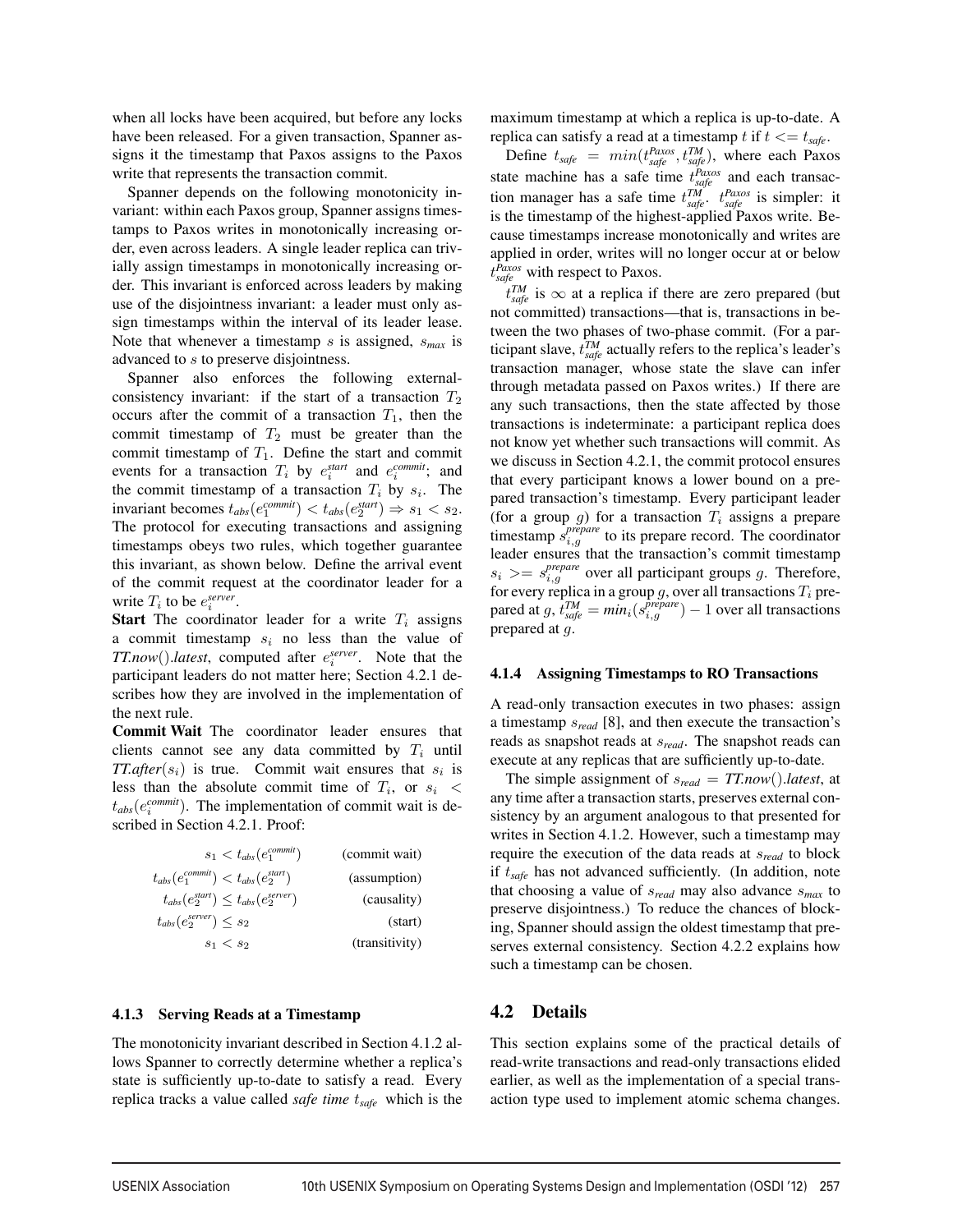It then describes some refinements of the basic schemes as described.

#### 4.2.1 Read-Write Transactions

Like Bigtable, writes that occur in a transaction are buffered at the client until commit. As a result, reads in a transaction do not see the effects of the transaction's writes. This design works well in Spanner because a read returns the timestamps of any data read, and uncommitted writes have not yet been assigned timestamps.

Reads within read-write transactions use woundwait [33] to avoid deadlocks. The client issues reads to the leader replica of the appropriate group, which acquires read locks and then reads the most recent data. While a client transaction remains open, it sends keepalive messages to prevent participant leaders from timing out its transaction. When a client has completed all reads and buffered all writes, it begins two-phase commit. The client chooses a coordinator group and sends a commit message to each participant's leader with the identity of the coordinator and any buffered writes. Having the client drive two-phase commit avoids sending data twice across wide-area links.

A non-coordinator-participant leader first acquires write locks. It then chooses a prepare timestamp that must be larger than any timestamps it has assigned to previous transactions (to preserve monotonicity), and logs a prepare record through Paxos. Each participant then notifies the coordinator of its prepare timestamp.

The coordinator leader also first acquires write locks, but skips the prepare phase. It chooses a timestamp for the entire transaction after hearing from all other participant leaders. The commit timestamp *s* must be greater or equal to all prepare timestamps (to satisfy the constraints discussed in Section 4.1.3), greater than *TT.now*().*latest* at the time the coordinator received its commit message, and greater than any timestamps the leader has assigned to previous transactions (again, to preserve monotonicity). The coordinator leader then logs a commit record through Paxos (or an abort if it timed out while waiting on the other participants).

Before allowing any coordinator replica to apply the commit record, the coordinator leader waits until *TT.after*(*s*), so as to obey the commit-wait rule described in Section 4.1.2. Because the coordinator leader chose *s* based on *TT.now*().*latest*, and now waits until that timestamp is guaranteed to be in the past, the expected wait is at least  $2 * \bar{e}$ . This wait is typically overlapped with Paxos communication. After commit wait, the coordinator sends the commit timestamp to the client and all other participant leaders. Each participant leader logs the transaction's outcome through Paxos. All participants apply at the same timestamp and then release locks.

## 4.2.2 Read-Only Transactions

Assigning a timestamp requires a negotiation phase between all of the Paxos groups that are involved in the reads. As a result, Spanner requires a *scope* expression for every read-only transaction, which is an expression that summarizes the keys that will be read by the entire transaction. Spanner automatically infers the scope for standalone queries.

If the scope's values are served by a single Paxos group, then the client issues the read-only transaction to that group's leader. (The current Spanner implementation only chooses a timestamp for a read-only transaction at a Paxos leader.) That leader assigns s*read* and executes the read. For a single-site read, Spanner generally does better than *TT.now*().*latest*. Define *LastTS*() to be the timestamp of the last committed write at a Paxos group. If there are no prepared transactions, the assignment  $s_{read} = LastTS()$  trivially satisfies external consistency: the transaction will see the result of the last write, and therefore be ordered after it.

If the scope's values are served by multiple Paxos groups, there are several options. The most complicated option is to do a round of communication with all of the groups's leaders to negotiate s*read* based on *LastTS*(). Spanner currently implements a simpler choice. The client avoids a negotiation round, and just has its reads execute at s*read* = *TT.now*().*latest* (which may wait for safe time to advance). All reads in the transaction can be sent to replicas that are sufficiently up-to-date.

## 4.2.3 Schema-Change Transactions

TrueTime enables Spanner to support atomic schema changes. It would be infeasible to use a standard transaction, because the number of participants (the number of groups in a database) could be in the millions. Bigtable supports atomic schema changes in one datacenter, but its schema changes block all operations.

A Spanner schema-change transaction is a generally non-blocking variant of a standard transaction. First, it is explicitly assigned a timestamp in the future, which is registered in the prepare phase. As a result, schema changes across thousands of servers can complete with minimal disruption to other concurrent activity. Second, reads and writes, which implicitly depend on the schema, synchronize with any registered schema-change timestamp at time *t*: they may proceed if their timestamps precede *t*, but they must block behind the schemachange transaction if their timestamps are after *t*. Without TrueTime, defining the schema change to happen at *t* would be meaningless.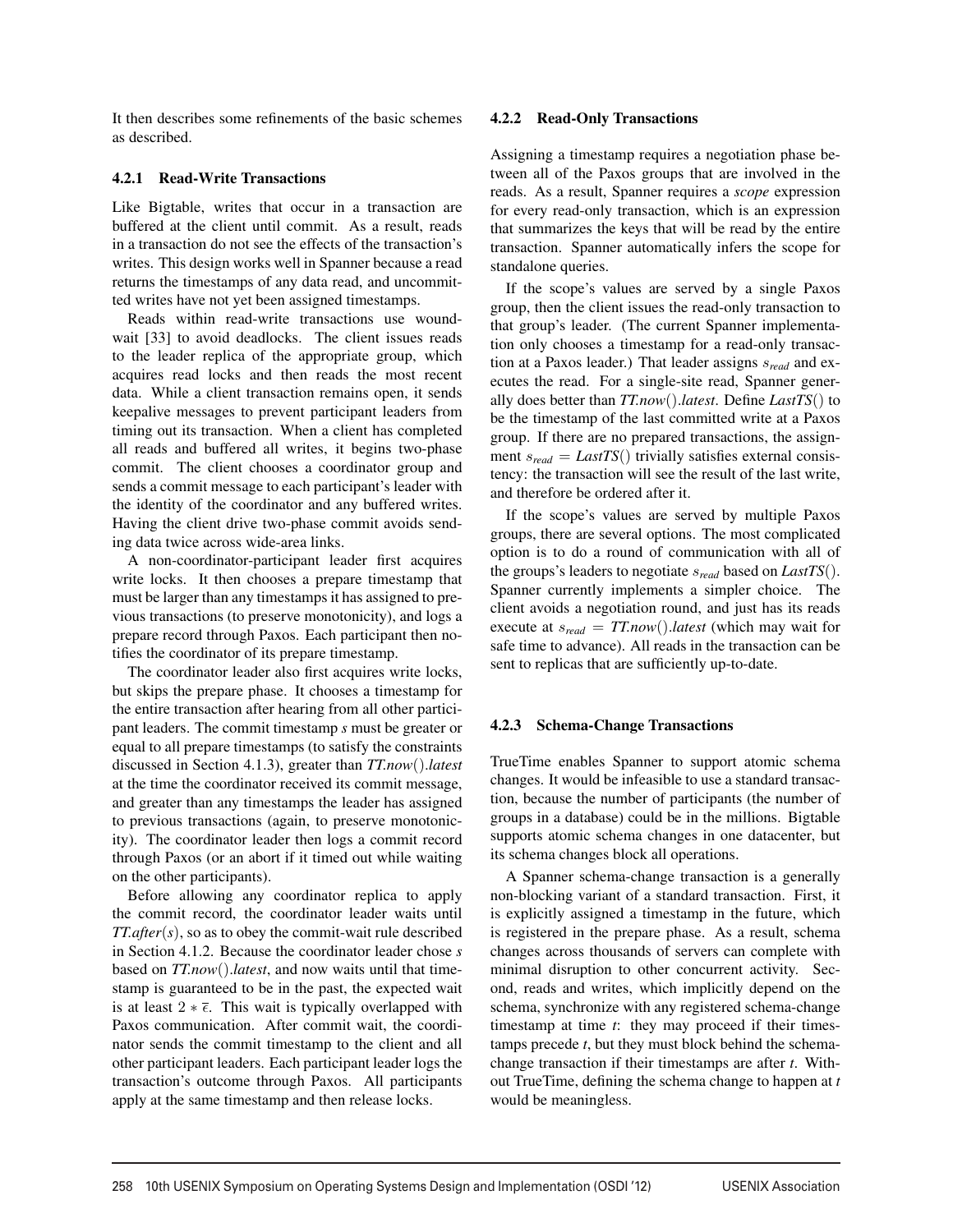|          | latency (ms)   |                       |               | throughput (Kops/sec) |                       |                |
|----------|----------------|-----------------------|---------------|-----------------------|-----------------------|----------------|
| replicas | write          | read-only transaction | snapshot read | write                 | read-only transaction | snapshot read  |
| 1D       | $9.4 + .6$     |                       |               | $4.0 \pm .3$          |                       |                |
|          | $14.4 \pm 1.0$ | $1.4 + .1$            | $1.3 \pm .1$  | $4.1 \pm .05$         | $10.9 + .4$           | $13.5 \pm .1$  |
|          | $13.9 \pm .6$  | $1.3 + .1$            | $1.2 \pm .1$  | $2.2 + .5$            | $13.8 \pm 3.2$        | $38.5 \pm .3$  |
|          | $14.4 + .4$    | $1.4 \pm .05$         | $1.3 \pm .04$ | $2.8 \pm .3$          | $25.3 \pm 5.2$        | $50.0 \pm 1.1$ |

Table 3: Operation microbenchmarks. Mean and standard deviation over 10 runs. 1D means one replica with commit wait disabled.

#### 4.2.4 Refinements

 $t_{\textit{safe}}^{TM}$  as defined above has a weakness, in that a single prepared transaction prevents t*safe* from advancing. As a result, no reads can occur at later timestamps, even if the reads do not conflict with the transaction. Such false conflicts can be removed by augmenting  $t_{\textit{safe}}^{TM}$  with a fine-grained mapping from key ranges to preparedtransaction timestamps. This information can be stored in the lock table, which already maps key ranges to lock metadata. When a read arrives, it only needs to be checked against the fine-grained safe time for key ranges with which the read conflicts.

*LastTS*() as defined above has a similar weakness: if a transaction has just committed, a non-conflicting readonly transaction must still be assigned s*read* so as to follow that transaction. As a result, the execution of the read could be delayed. This weakness can be remedied similarly by augmenting *LastTS*() with a fine-grained mapping from key ranges to commit timestamps in the lock table. (We have not yet implemented this optimization.) When a read-only transaction arrives, its timestamp can be assigned by taking the maximum value of *LastTS*() for the key ranges with which the transaction conflicts, unless there is a conflicting prepared transaction (which can be determined from fine-grained safe time).

t *Paxos safe* as defined above has a weakness in that it cannot advance in the absence of Paxos writes. That is, a snapshot read at  $t$  cannot execute at Paxos groups whose last write happened before  $t$ . Spanner addresses this problem by taking advantage of the disjointness of leader-lease intervals. Each Paxos leader advances t *Paxos safe* by keeping a threshold above which future writes' timestamps will occur: it maintains a mapping *MinNextTS*(n) from Paxos sequence number  $n$  to the minimum timestamp that may be assigned to Paxos sequence number  $n + 1$ . A replica can advance  $t_{\textit{safe}}^{\textit{Paxos}}$  to  $\textit{MinNextTS}(n) - 1$  when it has applied through  $n$ .

A single leader can enforce its *MinNextTS*() promises easily. Because the timestamps promised by *MinNextTS*() lie within a leader's lease, the disjointness invariant enforces *MinNextTS*() promises across leaders. If a leader wishes to advance *MinNextTS*() beyond the end of its leader lease, it must first extend its lease. Note that s*max* is always advanced to the highest value in *MinNextTS*() to preserve disjointness.

A leader by default advances *MinNextTS*() values every 8 seconds. Thus, in the absence of prepared transactions, healthy slaves in an idle Paxos group can serve reads at timestamps greater than 8 seconds old in the worst case. A leader may also advance *MinNextTS*() values on demand from slaves.

## 5 Evaluation

We first measure Spanner's performance with respect to replication, transactions, and availability. We then provide some data on TrueTime behavior, and a case study of our first client, F1.

## 5.1 Microbenchmarks

Table 3 presents some microbenchmarks for Spanner. These measurements were taken on timeshared machines: each spanserver ran on scheduling units of 4GB RAM and 4 cores (AMD Barcelona 2200MHz). Clients were run on separate machines. Each zone contained one spanserver. Clients and zones were placed in a set of datacenters with network distance of less than 1ms. (Such a layout should be commonplace: most applications do not need to distribute all of their data worldwide.) The test database was created with 50 Paxos groups with 2500 directories. Operations were standalone reads and writes of 4KB. All reads were served out of memory after a compaction, so that we are only measuring the overhead of Spanner's call stack. In addition, one unmeasured round of reads was done first to warm any location caches.

For the latency experiments, clients issued sufficiently few operations so as to avoid queuing at the servers. From the 1-replica experiments, commit wait is about 5ms, and Paxos latency is about 9ms. As the number of replicas increases, the latency stays roughly constant with less standard deviation because Paxos executes in parallel at a group's replicas. As the number of replicas increases, the latency to achieve a quorum becomes less sensitive to slowness at one slave replica.

For the throughput experiments, clients issued sufficiently many operations so as to saturate the servers'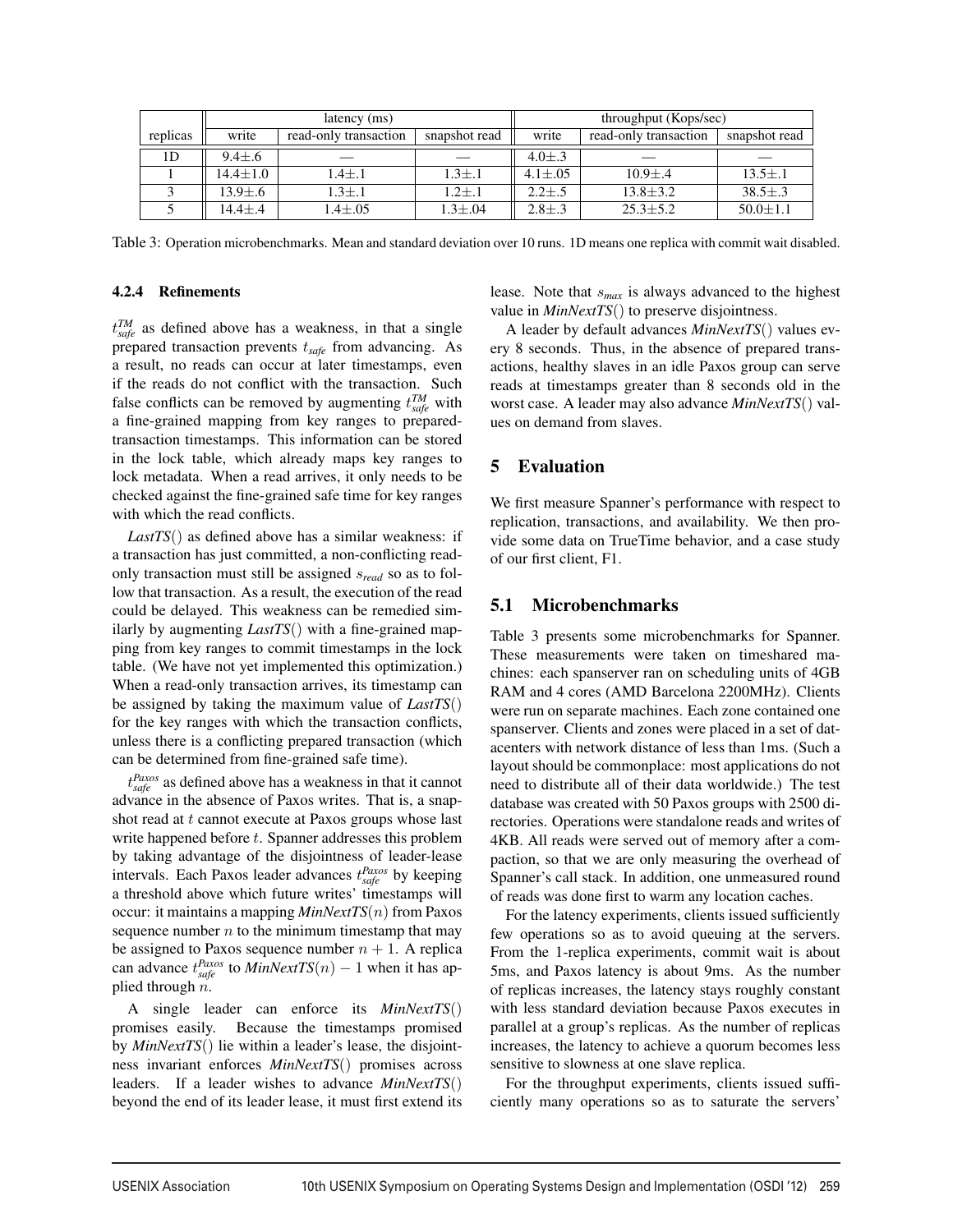|                             | latency (ms)     |                  |  |
|-----------------------------|------------------|------------------|--|
| participants                | mean             | 99th percentile  |  |
|                             | $17.0 \pm 1.4$   | $75.0 \pm 34.9$  |  |
| $\mathcal{D}_{\mathcal{L}}$ | $24.5 \pm 2.5$   | $87.6 \pm 35.9$  |  |
| 5                           | $31.5 + 6.2$     | $104.5 + 52.2$   |  |
| 10                          | $30.0 \pm 3.7$   | $95.6 \pm 25.4$  |  |
| 25                          | $35.5 \pm 5.6$   | $100.4 \pm 42.7$ |  |
| 50                          | $42.7 + 4.1$     | $93.7 \pm 22.9$  |  |
| 100                         | $71.4 \pm 7.6$   | $131.2 + 17.6$   |  |
| 200                         | $150.5 \pm 11.0$ | $320.3 \pm 35.1$ |  |

Table 4: Two-phase commit scalability. Mean and standard deviations over 10 runs.

CPUs. Snapshot reads can execute at any up-to-date replicas, so their throughput increases almost linearly with the number of replicas. Single-read read-only transactions only execute at leaders because timestamp assignment must happen at leaders. Read-only-transaction throughput increases with the number of replicas because the number of effective spanservers increases: in the experimental setup, the number of spanservers equaled the number of replicas, and leaders were randomly distributed among the zones. Write throughput benefits from the same experimental artifact (which explains the increase in throughput from 3 to 5 replicas), but that benefit is outweighed by the linear increase in the amount of work performed per write, as the number of replicas increases.

Table 4 demonstrates that two-phase commit can scale to a reasonable number of participants: it summarizes a set of experiments run across 3 zones, each with 25 spanservers. Scaling up to 50 participants is reasonable in both mean and 99th-percentile, and latencies start to rise noticeably at 100 participants.

# 5.2 Availability

Figure 5 illustrates the availability benefits of running Spanner in multiple datacenters. It shows the results of three experiments on throughput in the presence of datacenter failure, all of which are overlaid onto the same time scale. The test universe consisted of 5 zones  $Z_i$ , each of which had 25 spanservers. The test database was sharded into 1250 Paxos groups, and 100 test clients constantly issued non-snapshot reads at an aggregrate rate of 50K reads/second. All of the leaders were explicitly placed in  $Z_1$ . Five seconds into each test, all of the servers in one zone were killed: *non-leader* kills  $Z_2$ ; *leader-hard* kills  $Z_1$ ; *leader-soft* kills  $Z_1$ , but it gives notifications to all of the servers that they should handoff leadership first.

Killing  $Z_2$  has no effect on read throughput. Killing  $Z_1$  while giving the leaders time to handoff leadership to



Figure 5: Effect of killing servers on throughput.

a different zone has a minor effect: the throughput drop is not visible in the graph, but is around 3-4%. On the other hand, killing  $Z_1$  with no warning has a severe effect: the rate of completion drops almost to 0. As leaders get re-elected, though, the throughput of the system rises to approximately 100K reads/second because of two artifacts of our experiment: there is extra capacity in the system, and operations are queued while the leader is unavailable. As a result, the throughput of the system rises before leveling off again at its steady-state rate.

We can also see the effect of the fact that Paxos leader leases are set to 10 seconds. When we kill the zone, the leader-lease expiration times for the groups should be evenly distributed over the next 10 seconds. Soon after each lease from a dead leader expires, a new leader is elected. Approximately 10 seconds after the kill time, all of the groups have leaders and throughput has recovered. Shorter lease times would reduce the effect of server deaths on availability, but would require greater amounts of lease-renewal network traffic. We are in the process of designing and implementing a mechanism that will cause slaves to release Paxos leader leases upon leader failure.

# 5.3 TrueTime

Two questions must be answered with respect to True-Time: is  $\epsilon$  truly a bound on clock uncertainty, and how bad does  $\epsilon$  get? For the former, the most serious problem would be if a local clock's drift were greater than 200us/sec: that would break assumptions made by True-Time. Our machine statistics show that bad CPUs are 6 times more likely than bad clocks. That is, clock issues are extremely infrequent, relative to much more serious hardware problems. As a result, we believe that True-Time's implementation is as trustworthy as any other piece of software upon which Spanner depends.

Figure 6 presents TrueTime data taken at several thousand spanserver machines across datacenters up to 2200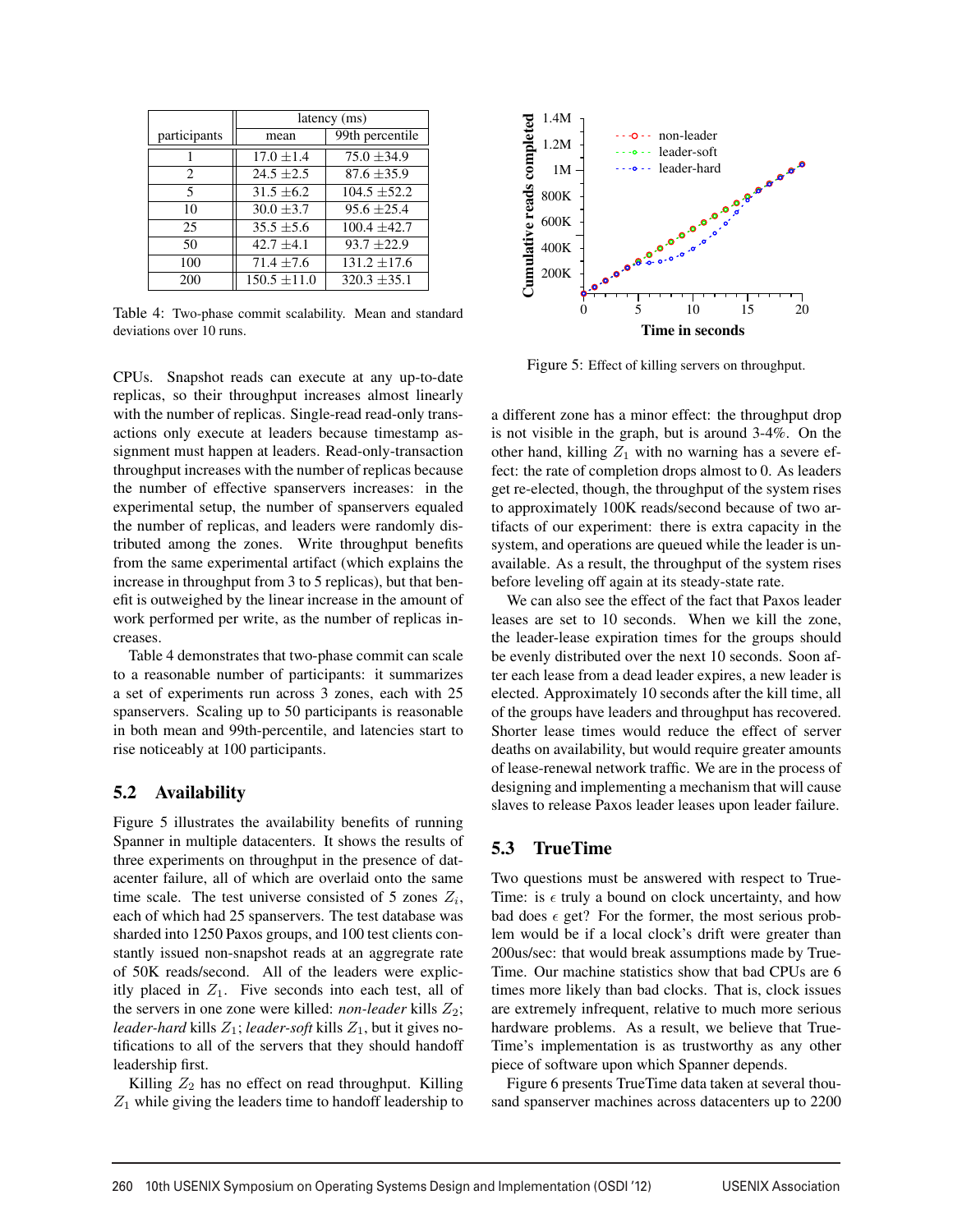

Figure 6: Distribution of TrueTime  $\epsilon$  values, sampled right after timeslave daemon polls the time masters. 90th, 99th, and 99.9th percentiles are graphed.

km apart. It plots the 90th, 99th, and 99.9th percentiles of  $\epsilon$ , sampled at timeslave daemons immediately after polling the time masters. This sampling elides the sawtooth in  $\epsilon$  due to local-clock uncertainty, and therefore measures time-master uncertainty (which is generally 0) plus communication delay to the time masters.

The data shows that these two factors in determining the base value of  $\epsilon$  are generally not a problem. However, there can be significant tail-latency issues that cause higher values of  $\epsilon$ . The reduction in tail latencies beginning on March 30 were due to networking improvements that reduced transient network-link congestion. The increase in  $\epsilon$  on April 13, approximately one hour in duration, resulted from the shutdown of 2 time masters at a datacenter for routine maintenance. We continue to investigate and remove causes of TrueTime spikes.

#### 5.4 F1

Spanner started being experimentally evaluated under production workloads in early 2011, as part of a rewrite of Google's advertising backend called F1 [35]. This backend was originally based on a MySQL database that was manually sharded many ways. The uncompressed dataset is tens of terabytes, which is small compared to many NoSQL instances, but was large enough to cause difficulties with sharded MySQL. The MySQL sharding scheme assigned each customer and all related data to a fixed shard. This layout enabled the use of indexes and complex query processing on a per-customer basis, but required some knowledge of the sharding in application business logic. Resharding this revenue-critical database as it grew in the number of customers and their data was extremely costly. The last resharding took over two years of intense effort, and involved coordination and testing across dozens of teams to minimize risk. This operation was too complex to do regularly: as a result, the team had to limit growth on the MySQL database by storing some

| # fragments | # directories |
|-------------|---------------|
|             | >100M         |
| $2 - 4$     | 341           |
| $5 - 9$     | 5336          |
| $10 - 14$   | 232           |
| $15 - 99$   | 34            |
| 100-500     |               |

Table 5: Distribution of directory-fragment counts in F1.

data in external Bigtables, which compromised transactional behavior and the ability to query across all data.

The F1 team chose to use Spanner for several reasons. First, Spanner removes the need to manually reshard. Second, Spanner provides synchronous replication and automatic failover. With MySQL master-slave replication, failover was difficult, and risked data loss and downtime. Third, F1 requires strong transactional semantics, which made using other NoSQL systems impractical. Application semantics requires transactions across arbitrary data, and consistent reads. The F1 team also needed secondary indexes on their data (since Spanner does not yet provide automatic support for secondary indexes), and was able to implement their own consistent global indexes using Spanner transactions.

All application writes are now by default sent through F1 to Spanner, instead of the MySQL-based application stack. F1 has 2 replicas on the west coast of the US, and 3 on the east coast. This choice of replica sites was made to cope with outages due to potential major natural disasters, and also the choice of their frontend sites. Anecdotally, Spanner's automatic failover has been nearly invisible to them. Although there have been unplanned cluster failures in the last few months, the most that the F1 team has had to do is update their database's schema to tell Spanner where to preferentially place Paxos leaders, so as to keep them close to where their frontends moved.

Spanner's timestamp semantics made it efficient for F1 to maintain in-memory data structures computed from the database state. F1 maintains a logical history log of all changes, which is written into Spanner itself as part of every transaction. F1 takes full snapshots of data at a timestamp to initialize its data structures, and then reads incremental changes to update them.

Table 5 illustrates the distribution of the number of fragments per directory in F1. Each directory typically corresponds to a customer in the application stack above F1. The vast majority of directories (and therefore customers) consist of only 1 fragment, which means that reads and writes to those customers' data are guaranteed to occur on only a single server. The directories with more than 100 fragments are all tables that contain F1 secondary indexes: writes to more than a few fragments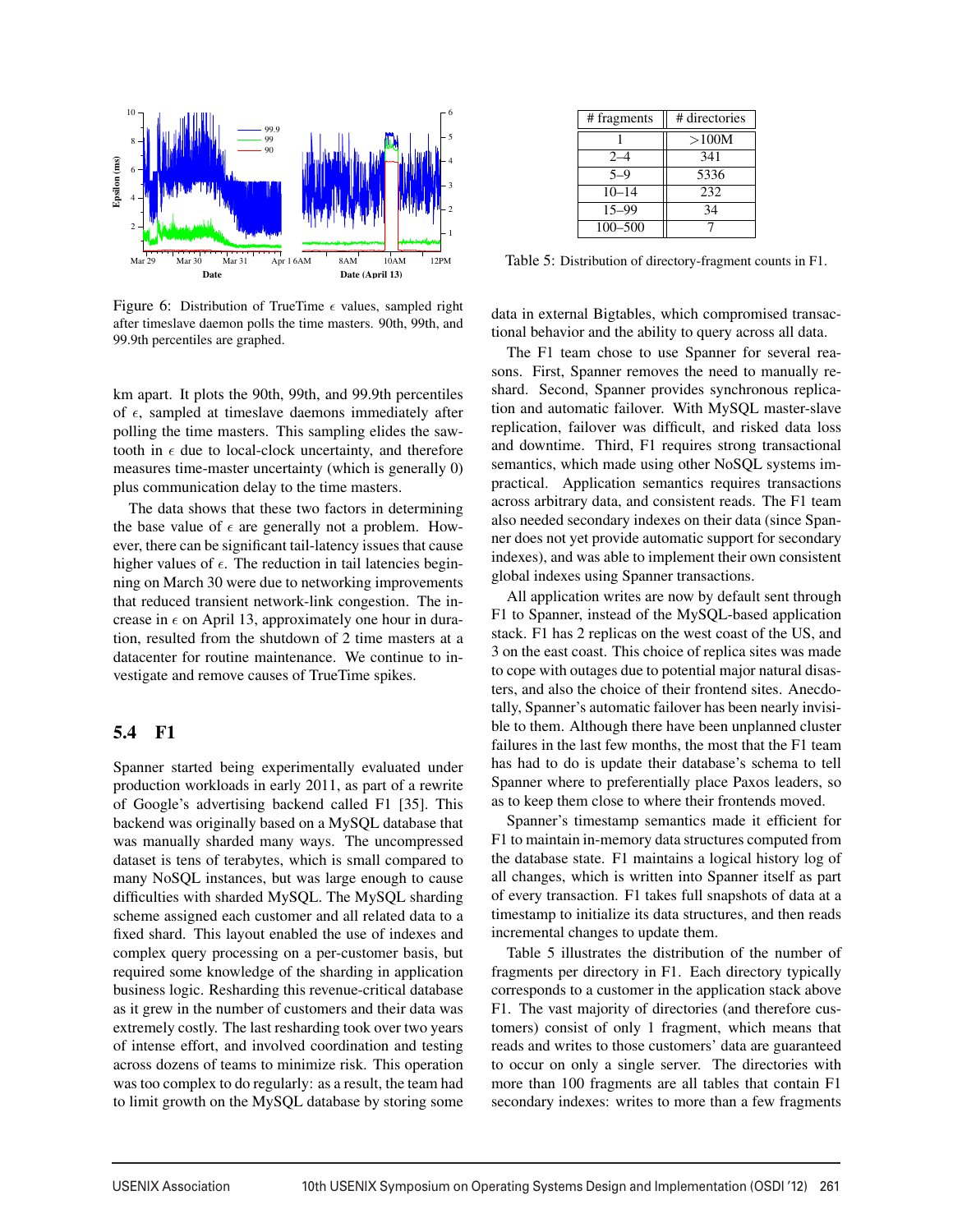|                    | latency (ms) |         |       |
|--------------------|--------------|---------|-------|
| operation          | mean         | std dev | count |
| all reads          | 8.7          | 376.4   | 21.5B |
| single-site commit | 72.3         | 112.8   | 31.2M |
| multi-site commit  | 103.0        | 52.2    | 32.1M |

Table 6: F1-perceived operation latencies measured over the course of 24 hours.

of such tables are extremely uncommon. The F1 team has only seen such behavior when they do untuned bulk data loads as transactions.

Table 6 presents Spanner operation latencies as measured from F1 servers. Replicas in the east-coast data centers are given higher priority in choosing Paxos leaders. The data in the table is measured from F1 servers in those data centers. The large standard deviation in write latencies is caused by a pretty fat tail due to lock conflicts. The even larger standard deviation in read latencies is partially due to the fact that Paxos leaders are spread across two data centers, only one of which has machines with SSDs. In addition, the measurement includes every read in the system from two datacenters: the mean and standard deviation of the bytes read were roughly 1.6KB and 119KB, respectively.

## 6 Related Work

Consistent replication across datacenters as a storage service has been provided by Megastore [5] and DynamoDB [3]. DynamoDB presents a key-value interface, and only replicates within a region. Spanner follows Megastore in providing a semi-relational data model, and even a similar schema language. Megastore does not achieve high performance. It is layered on top of Bigtable, which imposes high communication costs. It also does not support long-lived leaders: multiple replicas may initiate writes. All writes from different replicas necessarily conflict in the Paxos protocol, even if they do not logically conflict: throughput collapses on a Paxos group at several writes per second. Spanner provides higher performance, general-purpose transactions, and external consistency.

Pavlo et al. [31] have compared the performance of databases and MapReduce [12]. They point to several other efforts that have been made to explore database functionality layered on distributed key-value stores [1, 4, 7, 41] as evidence that the two worlds are converging. We agree with the conclusion, but demonstrate that integrating multiple layers has its advantages: integrating concurrency control with replication reduces the cost of commit wait in Spanner, for example.

The notion of layering transactions on top of a replicated store dates at least as far back as Gifford's dissertation [16]. Scatter [17] is a recent DHT-based key-value store that layers transactions on top of consistent replication. Spanner focuses on providing a higher-level interface than Scatter does. Gray and Lamport [18] describe a non-blocking commit protocol based on Paxos. Their protocol incurs more messaging costs than twophase commit, which would aggravate the cost of commit over widely distributed groups. Walter [36] provides a variant of snapshot isolation that works within, but not across datacenters. In contrast, our read-only transactions provide a more natural semantics, because we support external consistency over all operations.

There has been a spate of recent work on reducing or eliminating locking overheads. Calvin [40] eliminates concurrency control: it pre-assigns timestamps and then executes the transactions in timestamp order. H-Store [39] and Granola [11] each supported their own classification of transaction types, some of which could avoid locking. None of these systems provides external consistency. Spanner addresses the contention issue by providing support for snapshot isolation.

VoltDB [42] is a sharded in-memory database that supports master-slave replication over the wide area for disaster recovery, but not more general replication configurations. It is an example of what has been called NewSQL, which is a marketplace push to support scalable SQL [38]. A number of commercial databases implement reads in the past, such as MarkLogic [26] and Oracle's Total Recall [30]. Lomet and Li [24] describe an implementation strategy for such a temporal database.

Farsite derived bounds on clock uncertainty (much looser than TrueTime's) relative to a trusted clock reference [13]: server leases in Farsite were maintained in the same way that Spanner maintains Paxos leases. Loosely synchronized clocks have been used for concurrencycontrol purposes in prior work [2, 23]. We have shown that TrueTime lets one reason about global time across sets of Paxos state machines.

# 7 Future Work

We have spent most of the last year working with the F1 team to transition Google's advertising backend from MySQL to Spanner. We are actively improving its monitoring and support tools, as well as tuning its performance. In addition, we have been working on improving the functionality and performance of our backup/restore system. We are currently implementing the Spanner schema language, automatic maintenance of secondary indices, and automatic load-based resharding. Longer term, there are a couple of features that we plan to in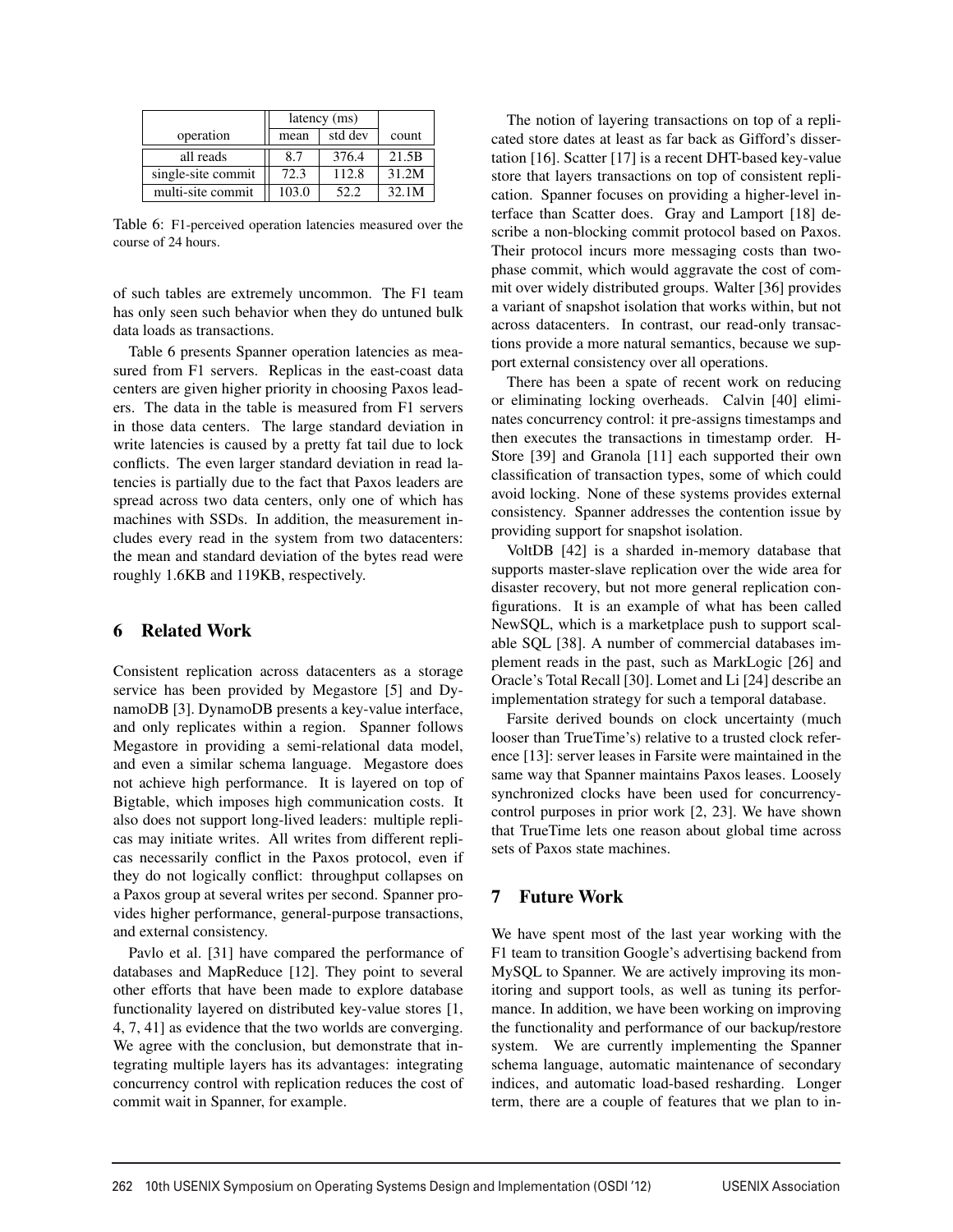vestigate. Optimistically doing reads in parallel may be a valuable strategy to pursue, but initial experiments have indicated that the right implementation is non-trivial. In addition, we plan to eventually support direct changes of Paxos configurations [22, 34].

Given that we expect many applications to replicate their data across datacenters that are relatively close to each other, TrueTime  $\epsilon$  may noticeably affect performance. We see no insurmountable obstacle to reducing  $\epsilon$  below 1ms. Time-master-query intervals can be reduced, and better clock crystals are relatively cheap. Time-master query latency could be reduced with improved networking technology, or possibly even avoided through alternate time-distribution technology.

Finally, there are obvious areas for improvement. Although Spanner is scalable in the number of nodes, the node-local data structures have relatively poor performance on complex SQL queries, because they were designed for simple key-value accesses. Algorithms and data structures from DB literature could improve singlenode performance a great deal. Second, moving data automatically between datacenters in response to changes in client load has long been a goal of ours, but to make that goal effective, we would also need the ability to move client-application processes between datacenters in an automated, coordinated fashion. Moving processes raises the even more difficult problem of managing resource acquisition and allocation between datacenters.

#### 8 Conclusions

To summarize, Spanner combines and extends on ideas from two research communities: from the database community, a familiar, easy-to-use, semi-relational interface, transactions, and an SQL-based query language; from the systems community, scalability, automatic sharding, fault tolerance, consistent replication, external consistency, and wide-area distribution. Since Spanner's inception, we have taken more than 5 years to iterate to the current design and implementation. Part of this long iteration phase was due to a slow realization that Spanner should do more than tackle the problem of a globallyreplicated namespace, and should also focus on database features that Bigtable was missing.

One aspect of our design stands out: the linchpin of Spanner's feature set is TrueTime. We have shown that reifying clock uncertainty in the time API makes it possible to build distributed systems with much stronger time semantics. In addition, as the underlying system enforces tighter bounds on clock uncertainty, the overhead of the stronger semantics decreases. As a community, we should no longer depend on loosely synchronized clocks and weak time APIs in designing distributed algorithms.

#### Acknowledgements

Many people have helped to improve this paper: our shepherd Jon Howell, who went above and beyond his responsibilities; the anonymous referees; and many Googlers: Atul Adya, Fay Chang, Frank Dabek, Sean Dorward, Bob Gruber, David Held, Nick Kline, Alex Thomson, and Joel Wein. Our management has been very supportive of both our work and of publishing this paper: Aristotle Balogh, Bill Coughran, Urs Hölzle, Doron Meyer, Cos Nicolaou, Kathy Polizzi, Sridhar Ramaswany, and Shivakumar Venkataraman.

We have built upon the work of the Bigtable and Megastore teams. The F1 team, and Jeff Shute in particular, worked closely with us in developing our data model and helped immensely in tracking down performance and correctness bugs. The Platforms team, and Luiz Barroso and Bob Felderman in particular, helped to make True-Time happen. Finally, a lot of Googlers used to be on our team: Ken Ashcraft, Paul Cychosz, Krzysztof Ostrowski, Amir Voskoboynik, Matthew Weaver, Theo Vassilakis, and Eric Veach; or have joined our team recently: Nathan Bales, Adam Beberg, Vadim Borisov, Ken Chen, Brian Cooper, Cian Cullinan, Robert-Jan Huijsman, Milind Joshi, Andrey Khorlin, Dawid Kuroczko, Laramie Leavitt, Eric Li, Mike Mammarella, Sunil Mushran, Simon Nielsen, Ovidiu Platon, Ananth Shrinivas, Vadim Suvorov, and Marcel van der Holst.

## **References**

- [1] Azza Abouzeid et al. "HadoopDB: an architectural hybrid of MapReduce and DBMS technologies for analytical workloads". *Proc. of VLDB*. 2009, pp. 922–933.
- [2] A. Adya et al. "Efficient optimistic concurrency control using loosely synchronized clocks". *Proc. of SIGMOD*. 1995, pp. 23– 34.
- [3] Amazon. *Amazon DynamoDB*. 2012.
- [4] Michael Armbrust et al. "PIQL: Success-Tolerant Query Processing in the Cloud". *Proc. of VLDB*. 2011, pp. 181–192.
- [5] Jason Baker et al. "Megastore: Providing Scalable, Highly Available Storage for Interactive Services". *Proc. of CIDR*. 2011, pp. 223–234.
- [6] Hal Berenson et al. "A critique of ANSI SQL isolation levels". *Proc. of SIGMOD*. 1995, pp. 1–10.
- [7] Matthias Brantner et al. "Building a database on S3". *Proc. of SIGMOD*. 2008, pp. 251–264.
- [8] A. Chan and R. Gray. "Implementing Distributed Read-Only Transactions". *IEEE TOSE* SE-11.2 (Feb. 1985), pp. 205–212.
- [9] Fay Chang et al. "Bigtable: A Distributed Storage System for Structured Data". *ACM TOCS* 26.2 (June 2008), 4:1–4:26.
- [10] Brian F. Cooper et al. "PNUTS: Yahoo!'s hosted data serving platform". *Proc. of VLDB*. 2008, pp. 1277–1288.
- [11] James Cowling and Barbara Liskov. "Granola: Low-Overhead Distributed Transaction Coordination". *Proc. of USENIX ATC*. 2012, pp. 223–236.